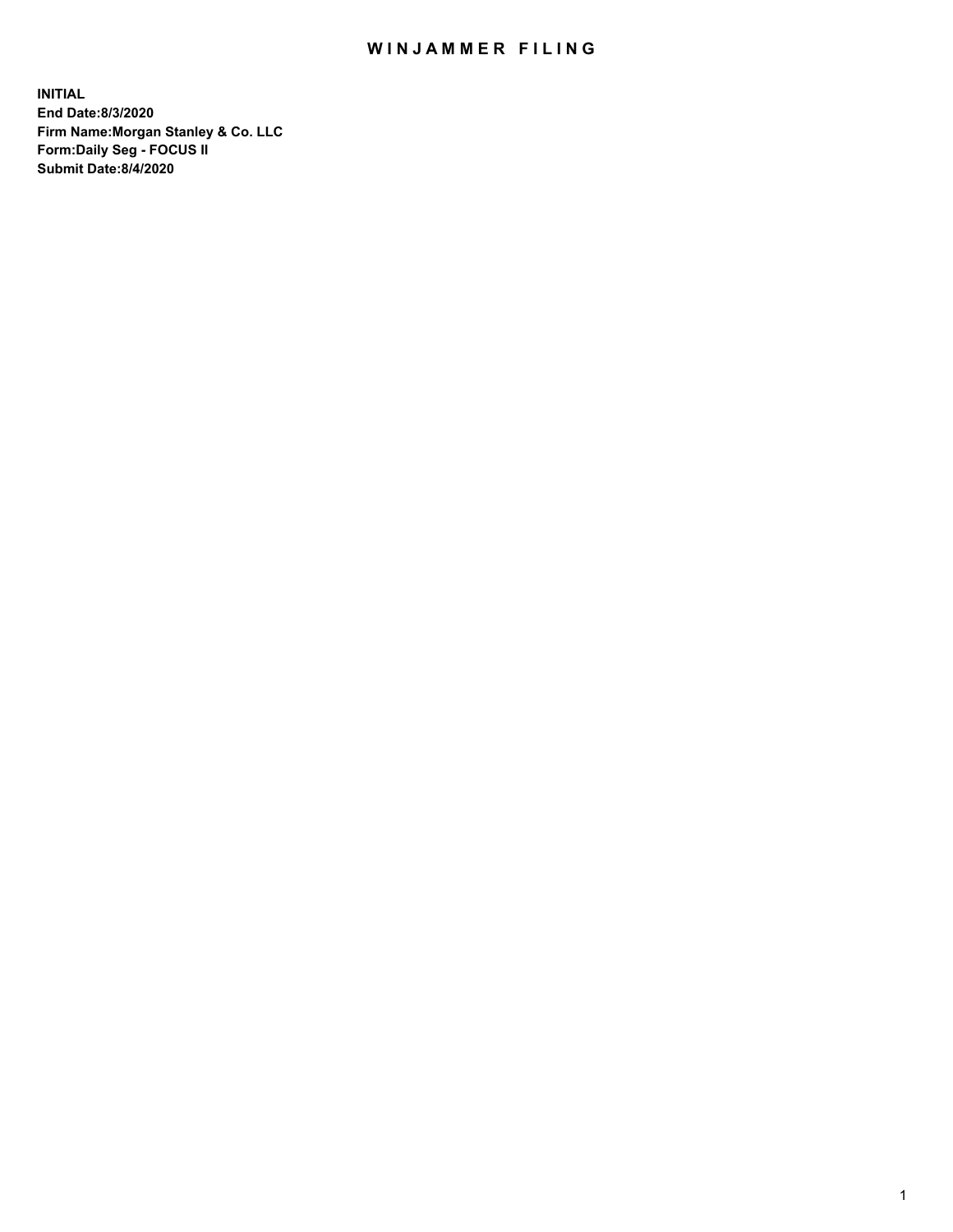**INITIAL End Date:8/3/2020 Firm Name:Morgan Stanley & Co. LLC Form:Daily Seg - FOCUS II Submit Date:8/4/2020 Daily Segregation - Cover Page**

| Name of Company                                                                                                       | Morgan Stanley & Co. LLC     |
|-----------------------------------------------------------------------------------------------------------------------|------------------------------|
| <b>Contact Name</b>                                                                                                   | <b>Ikram Shah</b>            |
| <b>Contact Phone Number</b>                                                                                           | 212-276-0963                 |
| <b>Contact Email Address</b>                                                                                          | lkram.shah@morganstanley.com |
| FCM's Customer Segregated Funds Residual Interest Target (choose one):<br>a. Minimum dollar amount: ; or              | 235,000,000                  |
| b. Minimum percentage of customer segregated funds required:% ; or<br>c. Dollar amount range between: and; or         | <u>0</u><br><u>00</u>        |
| d. Percentage range of customer segregated funds required between: % and %.                                           | 00                           |
| FCM's Customer Secured Amount Funds Residual Interest Target (choose one):                                            |                              |
| a. Minimum dollar amount: : or<br>b. Minimum percentage of customer secured funds required:%; or                      | 140,000,000<br><u>0</u>      |
| c. Dollar amount range between: and; or                                                                               | 0 <sub>0</sub>               |
| d. Percentage range of customer secured funds required between:% and%.                                                | 0 <sub>0</sub>               |
| FCM's Cleared Swaps Customer Collateral Residual Interest Target (choose one):                                        |                              |
| a. Minimum dollar amount: ; or                                                                                        | 92,000,000                   |
| b. Minimum percentage of cleared swaps customer collateral required:% ; or<br>c. Dollar amount range between: and; or | <u>0</u><br>0 Q              |
| d. Percentage range of cleared swaps customer collateral required between:% and%.                                     | 0 <sub>0</sub>               |
|                                                                                                                       |                              |

Attach supporting documents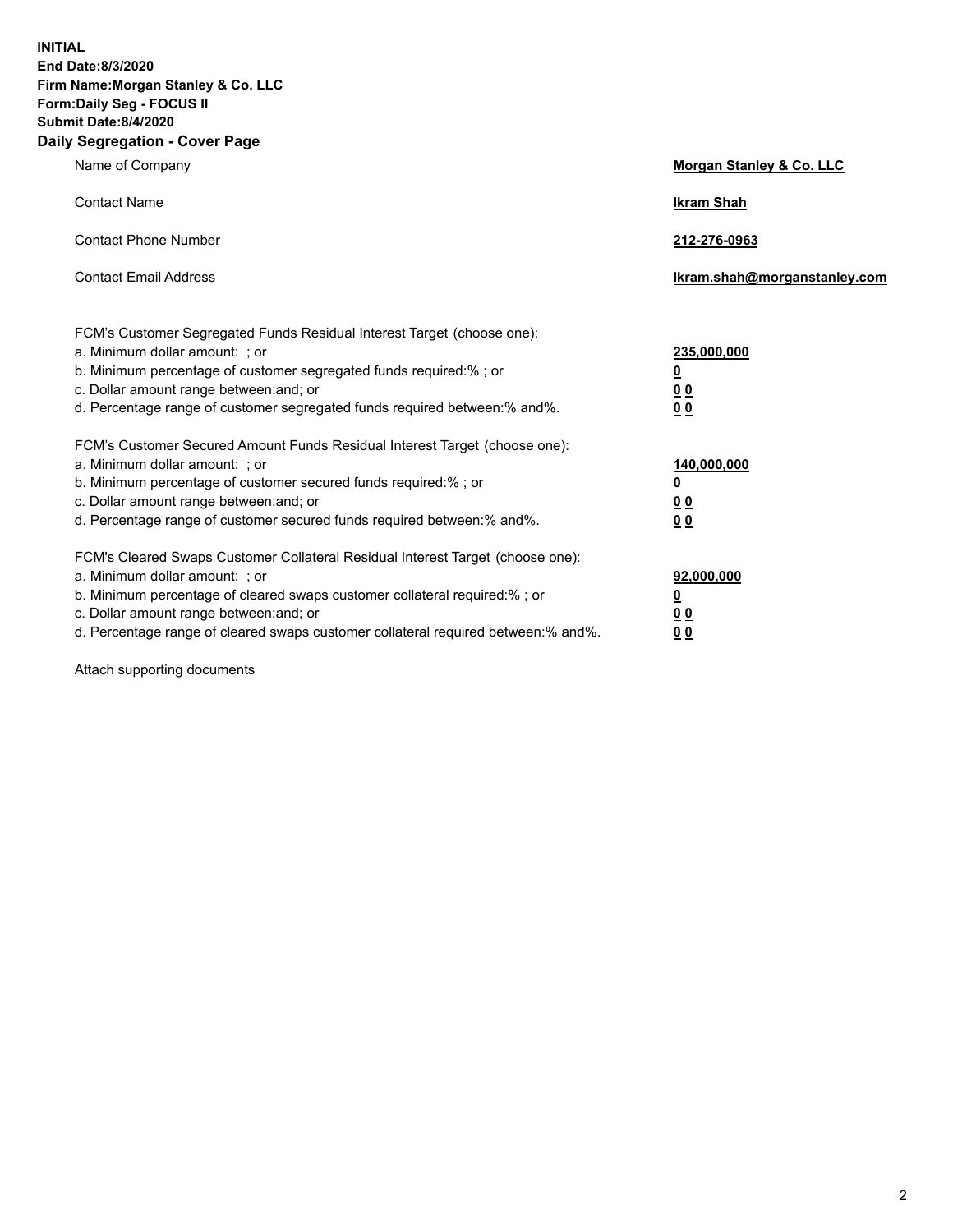|     | <b>INITIAL</b><br><b>End Date:8/3/2020</b><br>Firm Name: Morgan Stanley & Co. LLC<br>Form: Daily Seg - FOCUS II<br><b>Submit Date: 8/4/2020</b><br><b>Daily Segregation - Secured Amounts</b> |                                                   |
|-----|-----------------------------------------------------------------------------------------------------------------------------------------------------------------------------------------------|---------------------------------------------------|
|     | Foreign Futures and Foreign Options Secured Amounts                                                                                                                                           |                                                   |
|     | Amount required to be set aside pursuant to law, rule or regulation of a foreign                                                                                                              | $0$ [7305]                                        |
|     | government or a rule of a self-regulatory organization authorized thereunder                                                                                                                  |                                                   |
| 1.  | Net ledger balance - Foreign Futures and Foreign Option Trading - All Customers                                                                                                               |                                                   |
|     | A. Cash                                                                                                                                                                                       | 4,215,381,908 [7315]                              |
| 2.  | B. Securities (at market)                                                                                                                                                                     | 3,129,229,357 [7317]                              |
| 3.  | Net unrealized profit (loss) in open futures contracts traded on a foreign board of trade<br>Exchange traded options                                                                          | 461,482,348 [7325]                                |
|     | a. Market value of open option contracts purchased on a foreign board of trade                                                                                                                | 13,840,723 [7335]                                 |
|     | b. Market value of open contracts granted (sold) on a foreign board of trade                                                                                                                  | -19,217,673 [7337]                                |
| 4.  | Net equity (deficit) (add lines 1. 2. and 3.)                                                                                                                                                 | 7,800,716,663 [7345]                              |
| 5.  | Account liquidating to a deficit and account with a debit balances - gross amount                                                                                                             | 76,855,203 [7351]                                 |
|     | Less: amount offset by customer owned securities                                                                                                                                              | -75,704,739 [7352] 1,150,464                      |
|     |                                                                                                                                                                                               | [7354]                                            |
| 6.  | Amount required to be set aside as the secured amount - Net Liquidating Equity                                                                                                                | 7,801,867,127 [7355]                              |
| 7.  | Method (add lines 4 and 5)<br>Greater of amount required to be set aside pursuant to foreign jurisdiction (above) or line                                                                     |                                                   |
|     | 6.                                                                                                                                                                                            | 7,801,867,127 [7360]                              |
|     | FUNDS DEPOSITED IN SEPARATE REGULATION 30.7 ACCOUNTS                                                                                                                                          |                                                   |
| 1.  | Cash in banks                                                                                                                                                                                 |                                                   |
|     | A. Banks located in the United States                                                                                                                                                         | 695,229,220 [7500]                                |
|     | B. Other banks qualified under Regulation 30.7                                                                                                                                                | 502,803,273 [7520] 1,198,032,493                  |
|     |                                                                                                                                                                                               | [7530]                                            |
| 2.  | <b>Securities</b>                                                                                                                                                                             |                                                   |
|     | A. In safekeeping with banks located in the United States<br>B. In safekeeping with other banks qualified under Regulation 30.7                                                               | 447,932,605 [7540]<br>0 [7560] 447,932,605 [7570] |
| 3.  | Equities with registered futures commission merchants                                                                                                                                         |                                                   |
|     | A. Cash                                                                                                                                                                                       | 21,020,742 [7580]                                 |
|     | <b>B.</b> Securities                                                                                                                                                                          | $0$ [7590]                                        |
|     | C. Unrealized gain (loss) on open futures contracts                                                                                                                                           | 6,959,162 [7600]                                  |
|     | D. Value of long option contracts                                                                                                                                                             | $0$ [7610]                                        |
|     | E. Value of short option contracts                                                                                                                                                            | 0 [7615] 27,979,904 [7620]                        |
| 4.  | Amounts held by clearing organizations of foreign boards of trade                                                                                                                             |                                                   |
|     | A. Cash<br><b>B.</b> Securities                                                                                                                                                               | $0$ [7640]<br>$0$ [7650]                          |
|     | C. Amount due to (from) clearing organization - daily variation                                                                                                                               | $0$ [7660]                                        |
|     | D. Value of long option contracts                                                                                                                                                             | $0$ [7670]                                        |
|     | E. Value of short option contracts                                                                                                                                                            | 0 [7675] 0 [7680]                                 |
| 5.  | Amounts held by members of foreign boards of trade                                                                                                                                            |                                                   |
|     | A. Cash                                                                                                                                                                                       | 3,215,589,408 [7700]                              |
|     | <b>B.</b> Securities                                                                                                                                                                          | 2,681,296,751 [7710]                              |
|     | C. Unrealized gain (loss) on open futures contracts                                                                                                                                           | 454,523,186 [7720]                                |
|     | D. Value of long option contracts                                                                                                                                                             | 13,840,723 [7730]                                 |
|     | E. Value of short option contracts                                                                                                                                                            | -19,217,673 [7735] 6,346,032,395<br>[7740]        |
| 6.  | Amounts with other depositories designated by a foreign board of trade                                                                                                                        | $0$ [7760]                                        |
| 7.  | Segregated funds on hand                                                                                                                                                                      | $0$ [7765]                                        |
| 8.  | Total funds in separate section 30.7 accounts                                                                                                                                                 | 8,019,977,397 [7770]                              |
| 9.  | Excess (deficiency) Set Aside for Secured Amount (subtract line 7 Secured Statement                                                                                                           | 218,110,270 [7380]                                |
|     | Page 1 from Line 8)                                                                                                                                                                           |                                                   |
| 10. | Management Target Amount for Excess funds in separate section 30.7 accounts                                                                                                                   | 140,000,000 [7780]                                |

11. Excess (deficiency) funds in separate 30.7 accounts over (under) Management Target **78,110,270** [7785]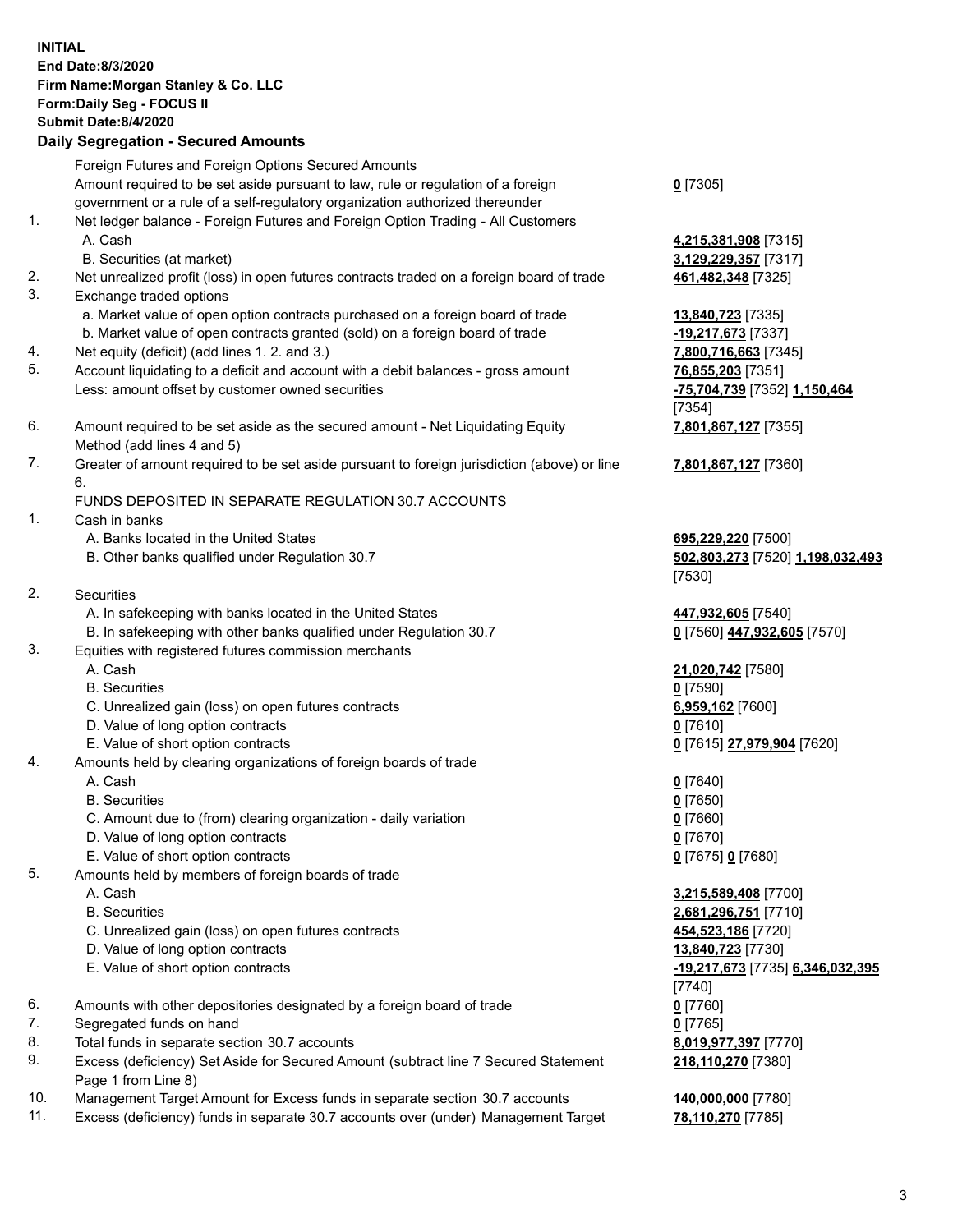|     | <b>INITIAL</b><br>End Date: 8/3/2020                                                           |                                                              |
|-----|------------------------------------------------------------------------------------------------|--------------------------------------------------------------|
|     | Firm Name: Morgan Stanley & Co. LLC                                                            |                                                              |
|     | Form: Daily Seg - FOCUS II                                                                     |                                                              |
|     | <b>Submit Date:8/4/2020</b>                                                                    |                                                              |
|     | Daily Segregation - Segregation Statement                                                      |                                                              |
|     | SEGREGATION REQUIREMENTS(Section 4d(2) of the CEAct)                                           |                                                              |
| 1.  | Net ledger balance                                                                             |                                                              |
|     | A. Cash                                                                                        | 13,273,373,935 [7010]                                        |
|     | B. Securities (at market)                                                                      | 8,627,280,421 [7020]                                         |
| 2.  | Net unrealized profit (loss) in open futures contracts traded on a contract market             | 3,640,101,150 [7030]                                         |
| 3.  | Exchange traded options                                                                        |                                                              |
|     | A. Add market value of open option contracts purchased on a contract market                    | 518, 163, 671 [7032]                                         |
|     | B. Deduct market value of open option contracts granted (sold) on a contract market            | -444,035,244 [7033]                                          |
| 4.  | Net equity (deficit) (add lines 1, 2 and 3)                                                    | 25,614,883,933 [7040]                                        |
| 5.  | Accounts liquidating to a deficit and accounts with                                            |                                                              |
|     | debit balances - gross amount                                                                  | 332,413,084 [7045]                                           |
|     | Less: amount offset by customer securities                                                     | <mark>-331,537,646</mark> [7047] <mark>875,438</mark> [7050] |
| 6.  | Amount required to be segregated (add lines 4 and 5)                                           | 25,615,759,371 [7060]                                        |
|     | FUNDS IN SEGREGATED ACCOUNTS                                                                   |                                                              |
| 7.  | Deposited in segregated funds bank accounts                                                    |                                                              |
|     | A. Cash                                                                                        | 4,575,259,303 [7070]                                         |
|     | B. Securities representing investments of customers' funds (at market)                         | $0$ [7080]                                                   |
|     | C. Securities held for particular customers or option customers in lieu of cash (at            | 855,165,751 [7090]                                           |
|     | market)                                                                                        |                                                              |
| 8.  | Margins on deposit with derivatives clearing organizations of contract markets                 |                                                              |
|     | A. Cash                                                                                        | 12,693,111,795 [7100]                                        |
|     | B. Securities representing investments of customers' funds (at market)                         | $0$ [7110]                                                   |
|     | C. Securities held for particular customers or option customers in lieu of cash (at<br>market) | 7,772,114,670 [7120]                                         |
| 9.  | Net settlement from (to) derivatives clearing organizations of contract markets                | 18,397,879 [7130]                                            |
| 10. | Exchange traded options                                                                        |                                                              |
|     | A. Value of open long option contracts                                                         | 518, 163, 671 [7132]                                         |
|     | B. Value of open short option contracts                                                        | -444,035,244 [7133]                                          |
| 11. | Net equities with other FCMs                                                                   |                                                              |
|     | A. Net liquidating equity                                                                      | 16,991,850 [7140]                                            |
|     | B. Securities representing investments of customers' funds (at market)                         | 0[7160]                                                      |
|     | C. Securities held for particular customers or option customers in lieu of cash (at            | $0$ [7170]                                                   |
| 12. | market)<br>Segregated funds on hand                                                            | $0$ [7150]                                                   |
| 13. | Total amount in segregation (add lines 7 through 12)                                           | 26,005,169,675 [7180]                                        |
| 14. | Excess (deficiency) funds in segregation (subtract line 6 from line 13)                        | 389,410,304 [7190]                                           |
| 15. | Management Target Amount for Excess funds in segregation                                       | 235,000,000 [7194]                                           |
| 16. | Excess (deficiency) funds in segregation over (under) Management Target Amount                 | 154,410,304 [7198]                                           |
|     |                                                                                                |                                                              |

Excess